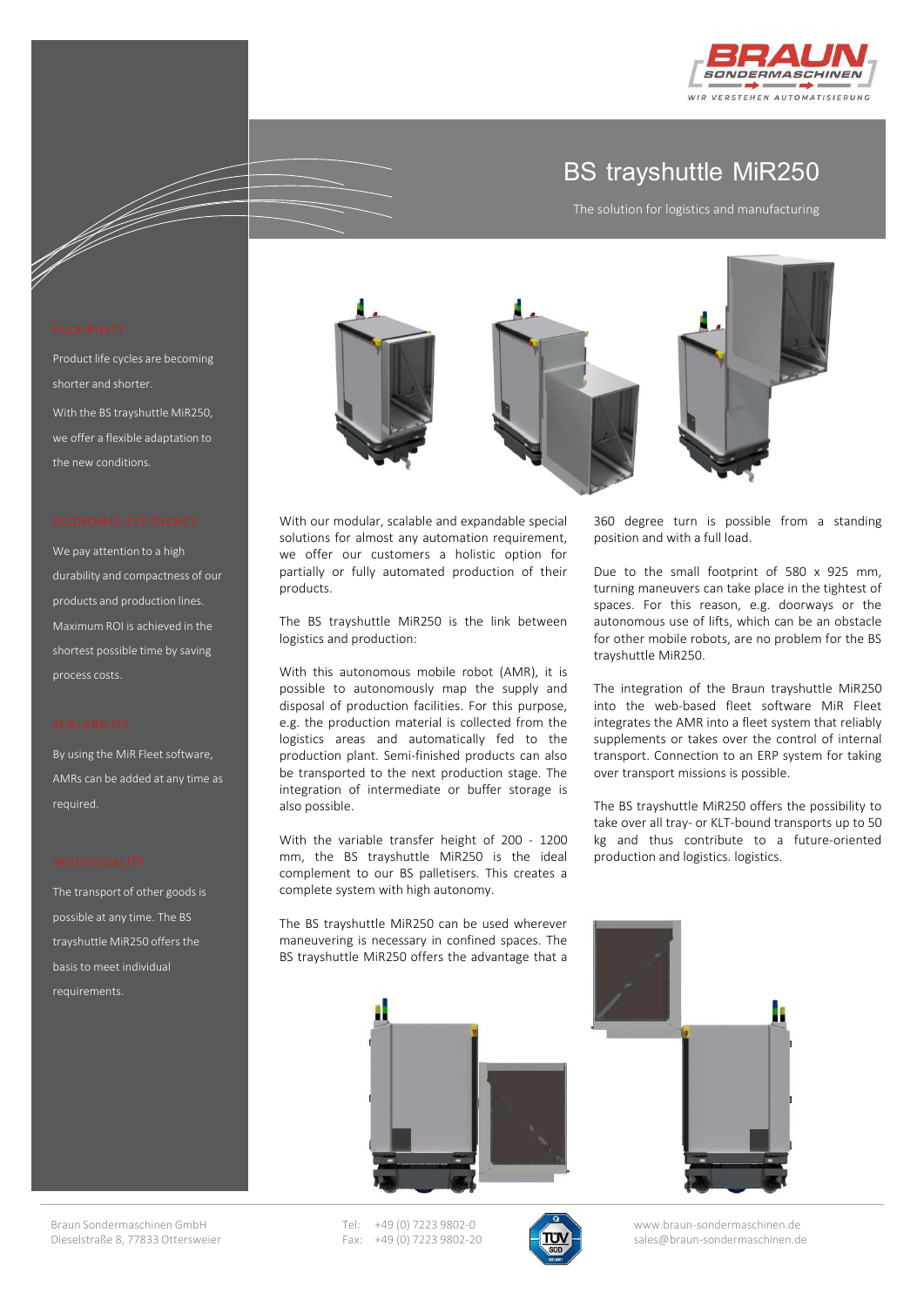

## **BS trayshuttle MiR250**

The solution for logistics and manufacturing

a dheer is aan dhe

Is there an unexpected problem or do you need technical advice? Our support is at your disposal. Worldwide.

From the delivery of an AMR to commissioning and integration into your working environment, we offer you all the support you need from our staff. Training included.

We use high-quality industrial goods in all our systems and palletisers. This extends the maintenance intervals. We are happy to take over the complete maintenance within a maintenance contract.

Your employees have a question about functionality? We will be happy to assist you by phone or video chat.

You get a warranty and guarantee of up to two years on our products.



| <b>Dimensions</b>                 | 925 x 580 x 1400 mm (1 x w x h)                             |
|-----------------------------------|-------------------------------------------------------------|
| Vehicle:                          | MiR250                                                      |
| Designed for:                     | Trays + KLTs 60 x 40 cm<br>other sizes possible at any time |
| Stacking height:                  | max. 700 mm                                                 |
| Payload:                          | 50 kg                                                       |
| Transfer height:                  | 200 mm to 1200 mm                                           |
| Shunting space:                   | 1700 mm                                                     |
| Minimum (door)<br>passage width   | 800 mm                                                      |
| Top speed:                        | 2 m/sec (7,2 km/h)                                          |
| Speed of the loading<br>movement: | 33 mm/sec                                                   |
| Battery charging:                 | 80% Charging in 1h (up to 10h driving time)                 |
| <b>ESD Version</b>                | Yes                                                         |
| <b>Battery capacity</b>           | 1.63 kWh (34.2 Ah at 47.7V)                                 |
| CE conformity                     | according to DIN EN ISO 3691 4                              |

Tel: +49 (0) 7223 9802-0 Fax: +49 (0) 7223 9802-20

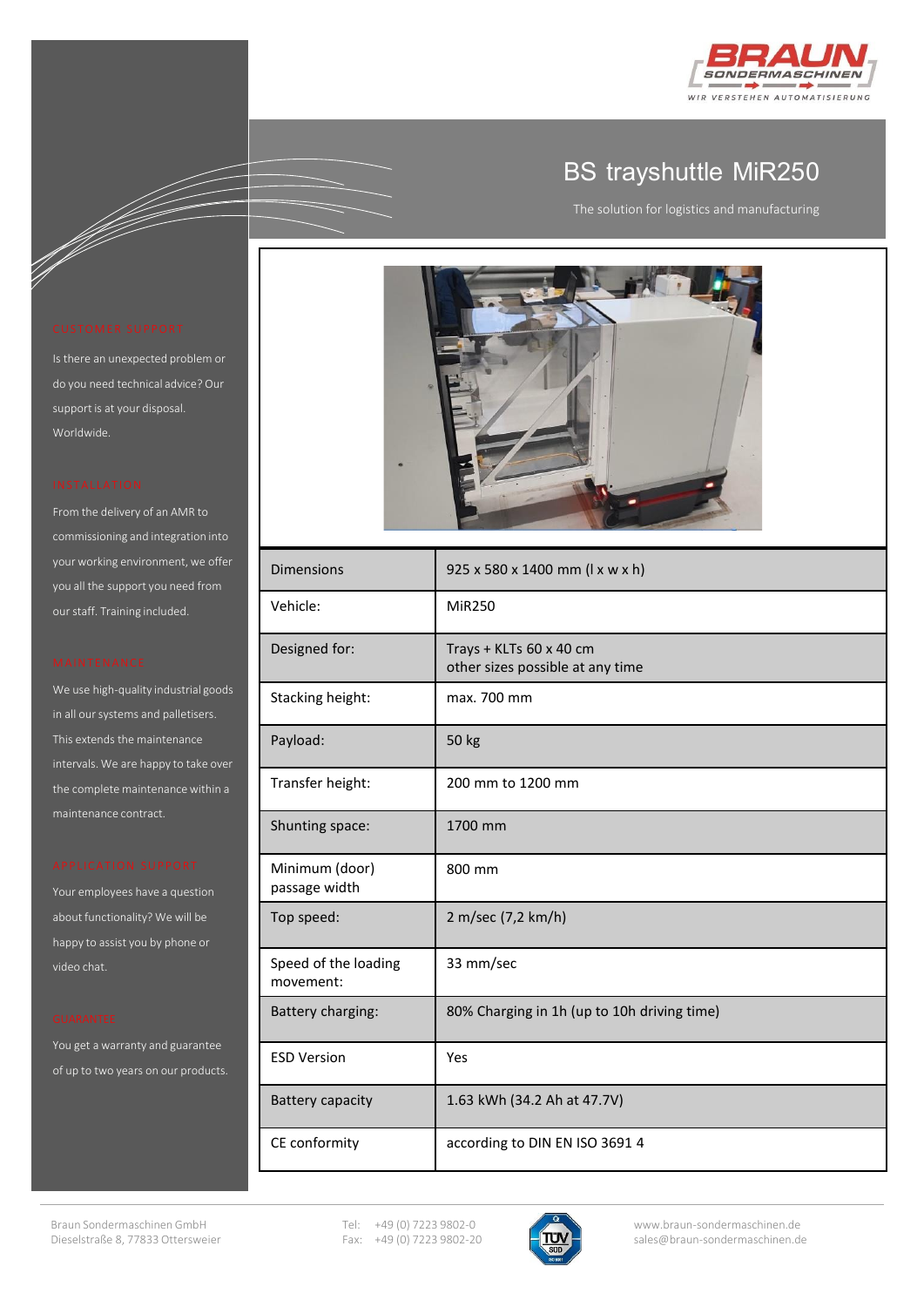

## **BS Trayshuttle MiR250**

Die Lösung für Logistik und Fertigung

hier den Vorteil, dass eine 360 Grad Drehung aus dem Stand und mit voller Beladung möglich ist.

Durch die geringe Grundfläche von 580 x 925 mm können Wendemanöver auf engstem Raum stattfinden. Aus diesem Grund stellen z.B. Türdurchfahrten oder die autonome Nutzung von Aufzügen, die für andere mobile Roboter ein Hindernis darstellen können, für den BS trayshuttle

Die Einbindung des Braun trayshuttle MiR250 in die webbasierte Flottensoftware MiR Fleet integriert den AMR in ein Flottensystem, welches zuverlässig die Steuerung des innerbetrieblichen

Der Anschluss an ein ERP-System zur Übernahme

Der BS trayshuttle MiR250 bietet die Möglichkeit, sämtliche Tray- oder KLT-gebundenen Transporte bis 50 kg zu übernehmen und somit zu einer zukunftsweisenden Produktion und Logistik

MiR250 kein Problem dar.

Transports ergänzt oder übernimmt.

von Transportmissionen ist möglich.

e de la filme de la filme de la filme de la filme de la filme de la filme de la filme de la filme de la filme <br>Original de la filme de la filme de la filme de la filme de la filme de la filme de la filme de la filme de la

Die Produktlebenszyklen werden immer kürzer. Mit dem BS trayshuttle MiR250 bieten wir eine flexible Anpassung an die neuen Gegebenheiten.

Wir achten auf eine hohe Langlebigkeit und Kompaktheit unserer Produkte und Fertigungslinien. Durch Einsparung der Prozesskosten wird in kürzester Zeit ein maximaler ROI erreicht.

Durch den Einsatz der MiR Fleet Software können nach Bedarf jederzeit AMRs ergänzt werden.

Der Transport von anderen Gütern ist jederzeit möglich. Der BS trayshuttle MiR250 bietet dazu die Basis um individuelle Anforderungen abzubilden.



Mit unseren modularen, skalierbaren und erweiterbaren Sonderlösungen für nahezu jede Automatisierungsanforderung eröffnen wir unseren Kunden eine gesamtheitliche Möglichkeit, ihre Produkte teil- oder voll-automatisiert zu produzieren.

Der BS trayshuttle MiR250 ist dabei das Bindeglied zwischen Logistik und Fertigung:

Mit diesem Autonomen mobilen Roboter (AMR) ist es möglich, die Ver- und Entsorgung von Fertigungsanlagen autonom abzubilden. Dazu wird z.B. das Fertigungsmaterial aus den Logistikbereichen abgeholt und automatisch der Fertigungsanlage zugeführt. Ebenso können halbfertige Produkte zur nächsten Fertigungsstufe transportiert werden. Die Einbindung von Zwischen- oder Pufferlagern ist ebenfalls möglich.

Mit der variablen Übergabehöhe von 200 – 1200 mm ist der BS trayshuttle MiR250 die ideale Ergänzung zu unseren BS Palettierern. So entsteht ein Komplettsystem mit hoher Autonomie.

Der BS trayshuttle MiR250 lässt sich überall dort einsetzten, wo rangieren auf engstem Raum notwendig wird. Der BS trayshuttle MiR250 bietet





Tel: +49 (0) 7223 9802-0 Fax: +49 (0) 7223 9802-20